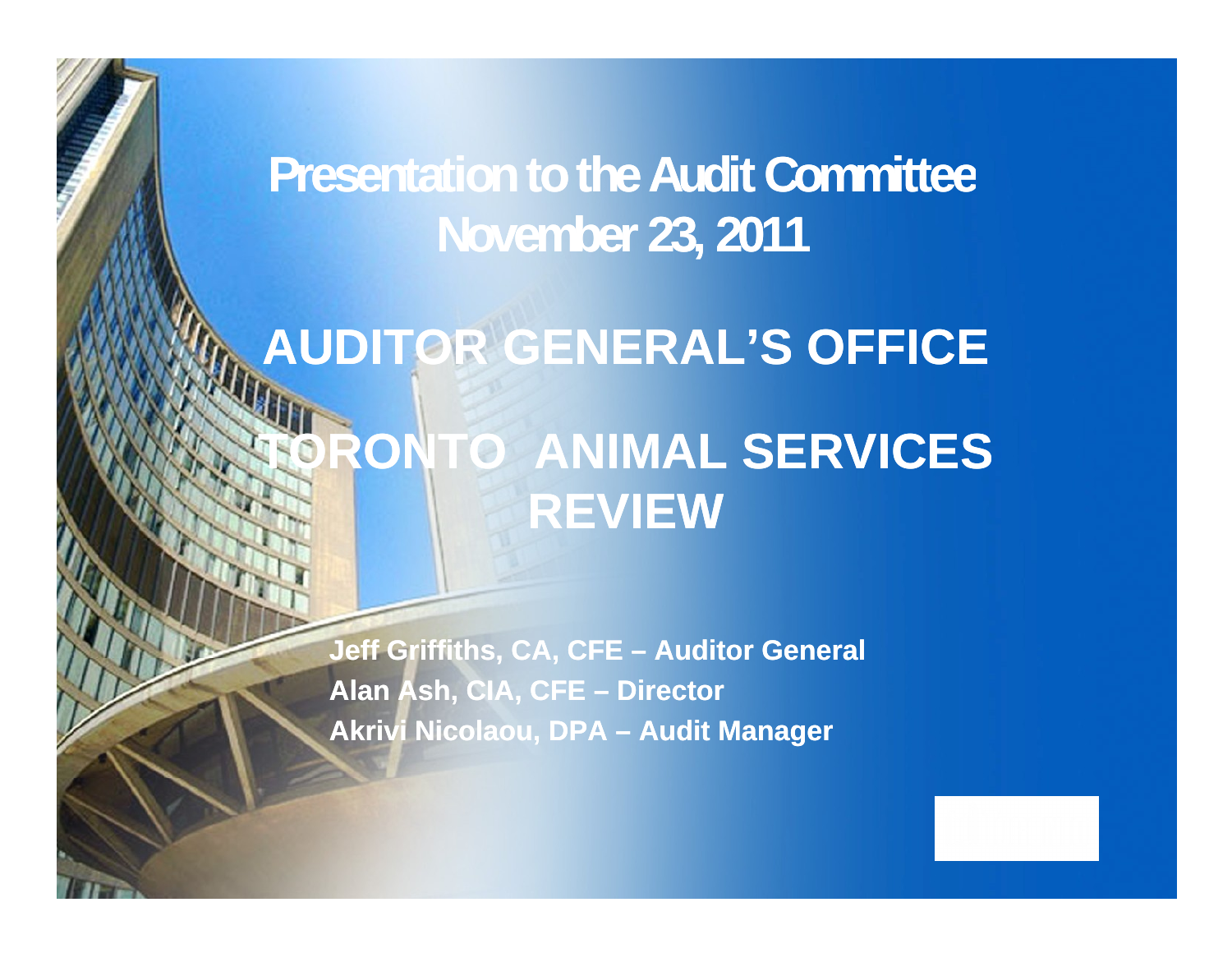

### **Presentation Outline**

- Background
- Audit Objectives
- Benchmarks
- Key Findings
- Next Steps

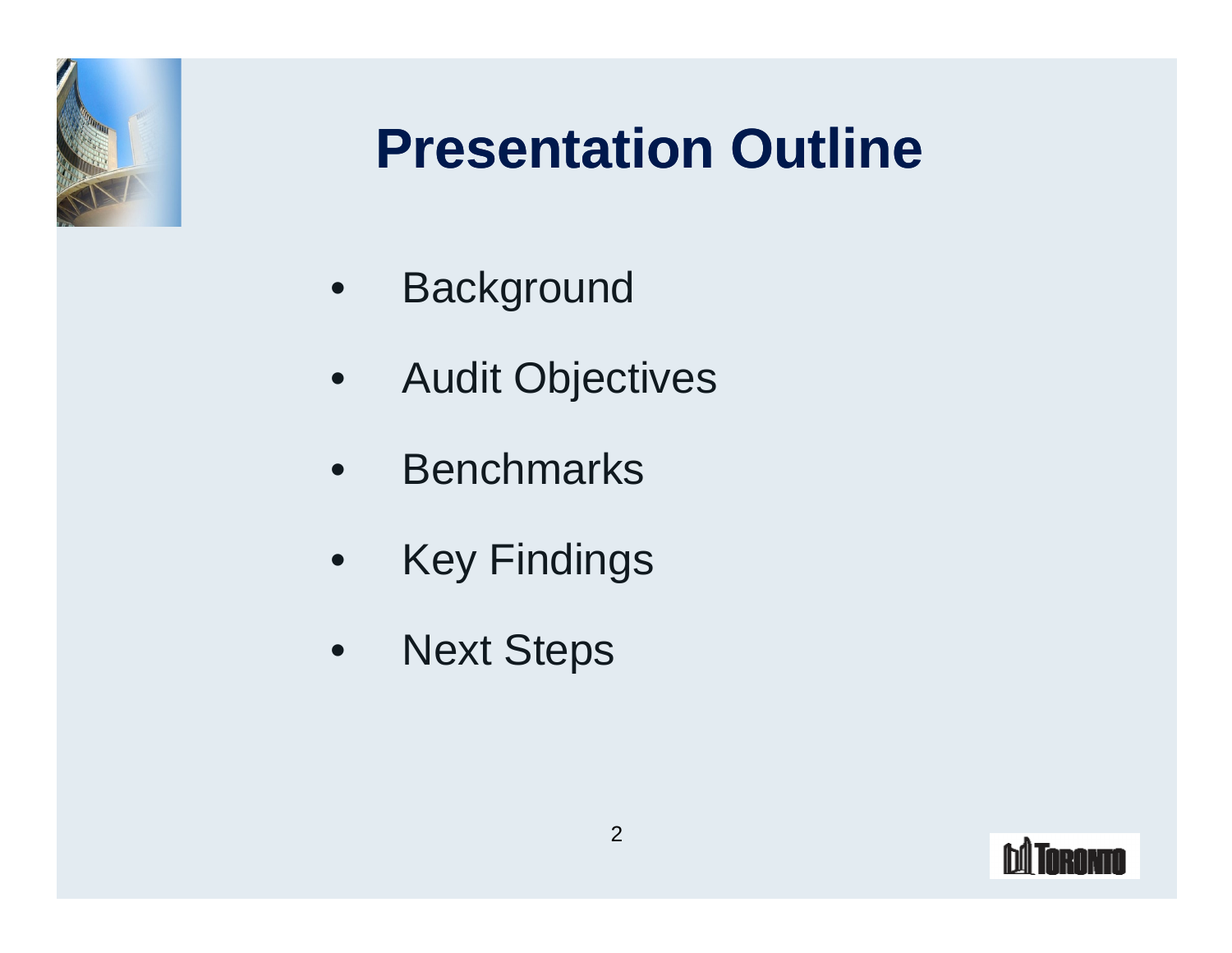

### BACKGROUND AND AUDIT OBJECTIVES

- Included in 2011 Work Plan
- Review effectiveness of certain administrative processes
- Emphasis on animal licensing compliance rates
- Review of revenue controls not part of review

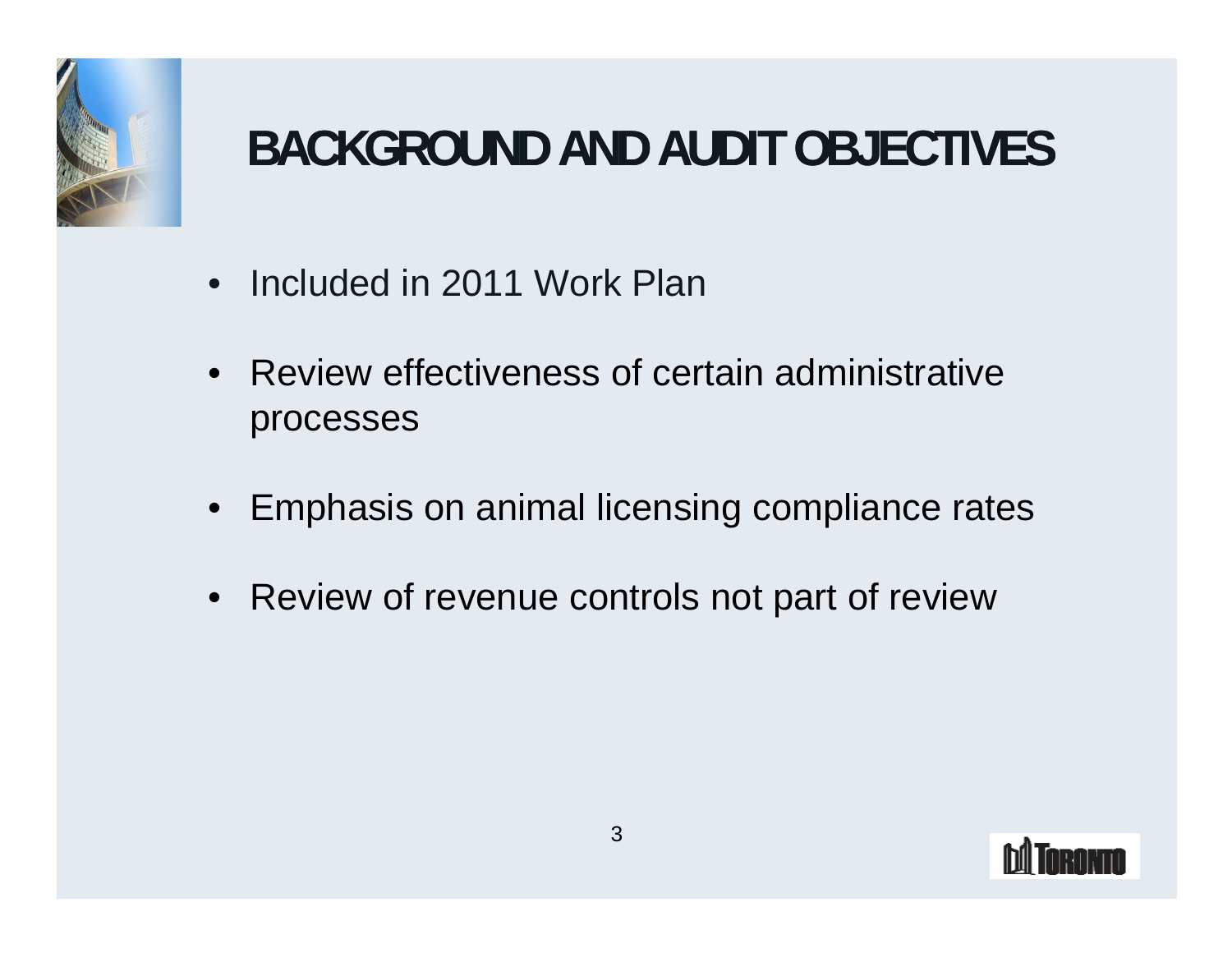

### **Benchmarks**

- City of Calgary
- City of Mississauga
- City of Edmonton

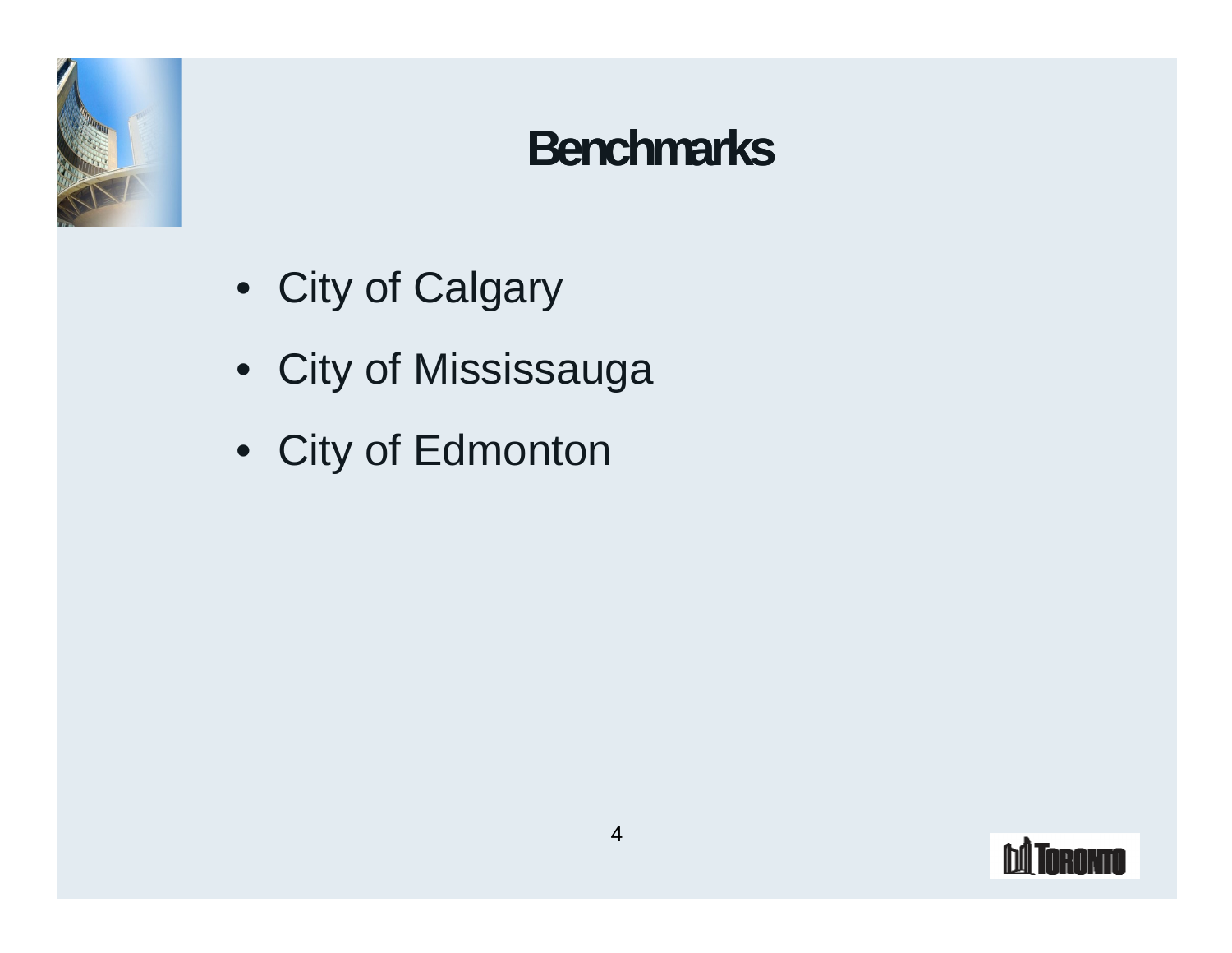

#### **Licensing Program**

Why Do We License?

- Quicker and more frequent reunification of lost pets with owners
- Reduced sheltering needs
- Reduced euthanasia rates
- Improved ability to enforce bylaws because owners can be identified and held accountable

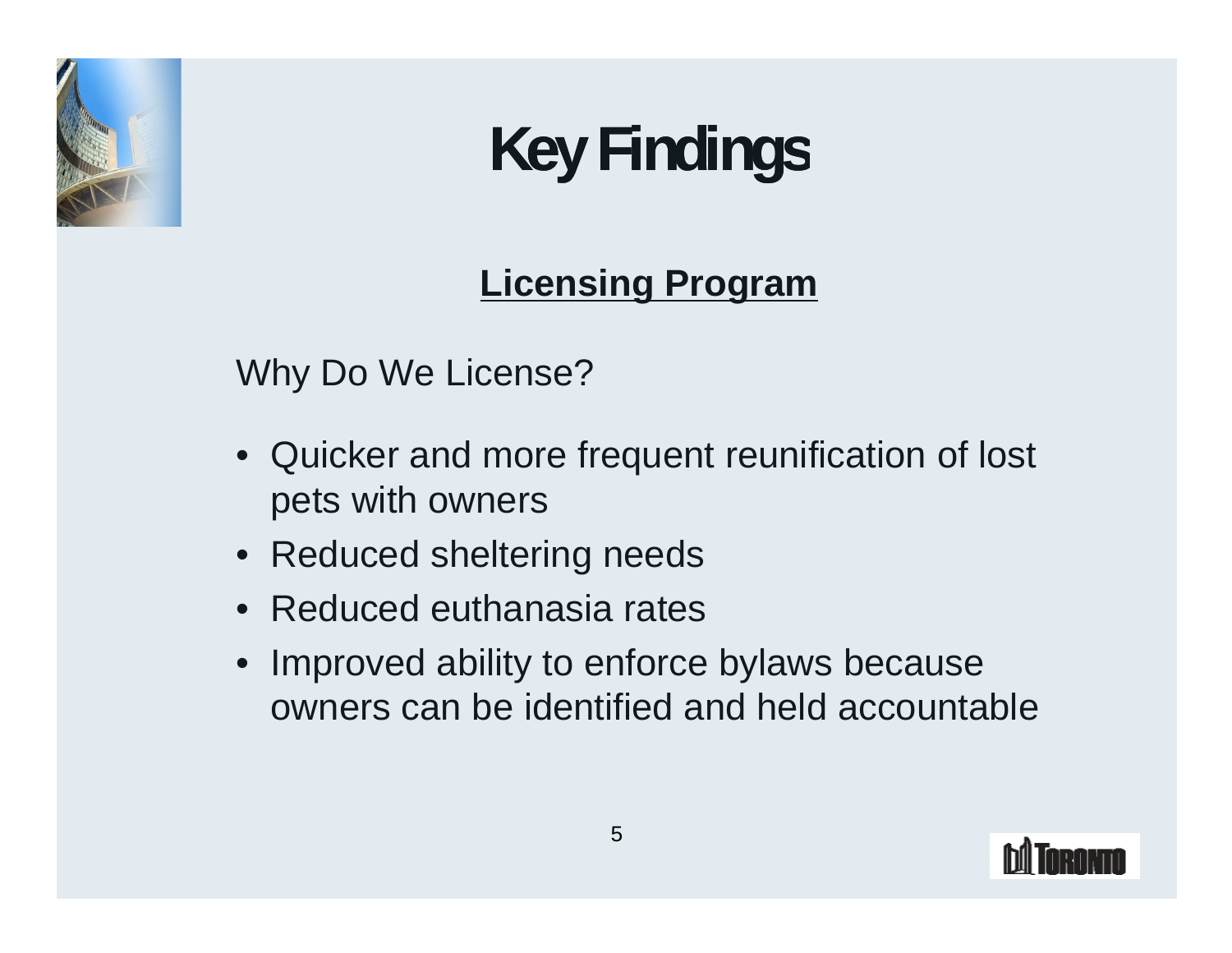

#### **Licensing Program**

March 2006 Council approved a "Dog and Cat Licensing Strategy"

Report projected licence compliance rates in 2010 to be:

60% for dogs 18% for cats

Actual compliance rates in 2010:

30% for dogs 10% for cats

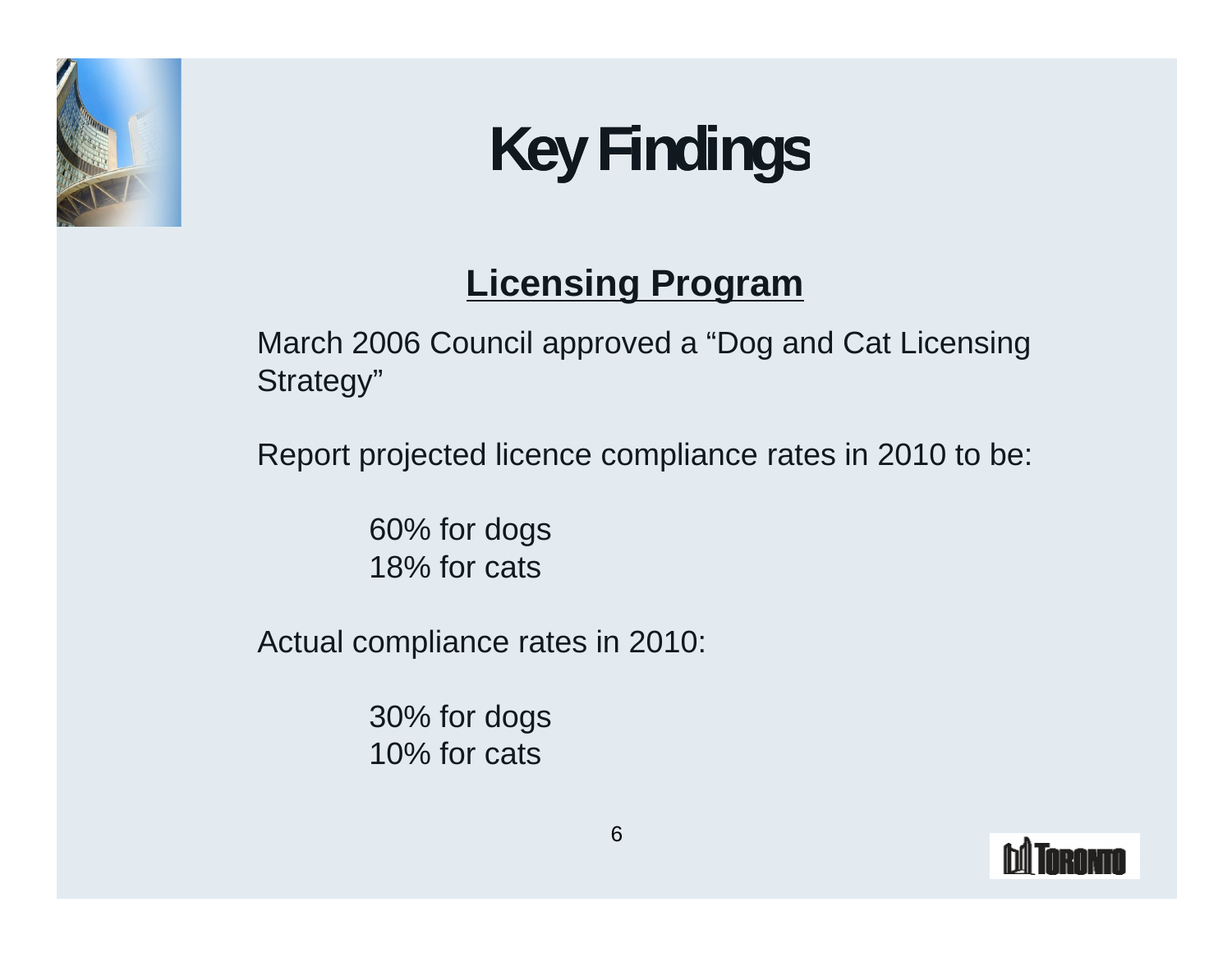

2011 Service Objective

| 33%<br>Dogs |  |  |
|-------------|--|--|
| Cats<br>11% |  |  |

Based on service objectives, it will take until 2018 to meet objectives set in 2006

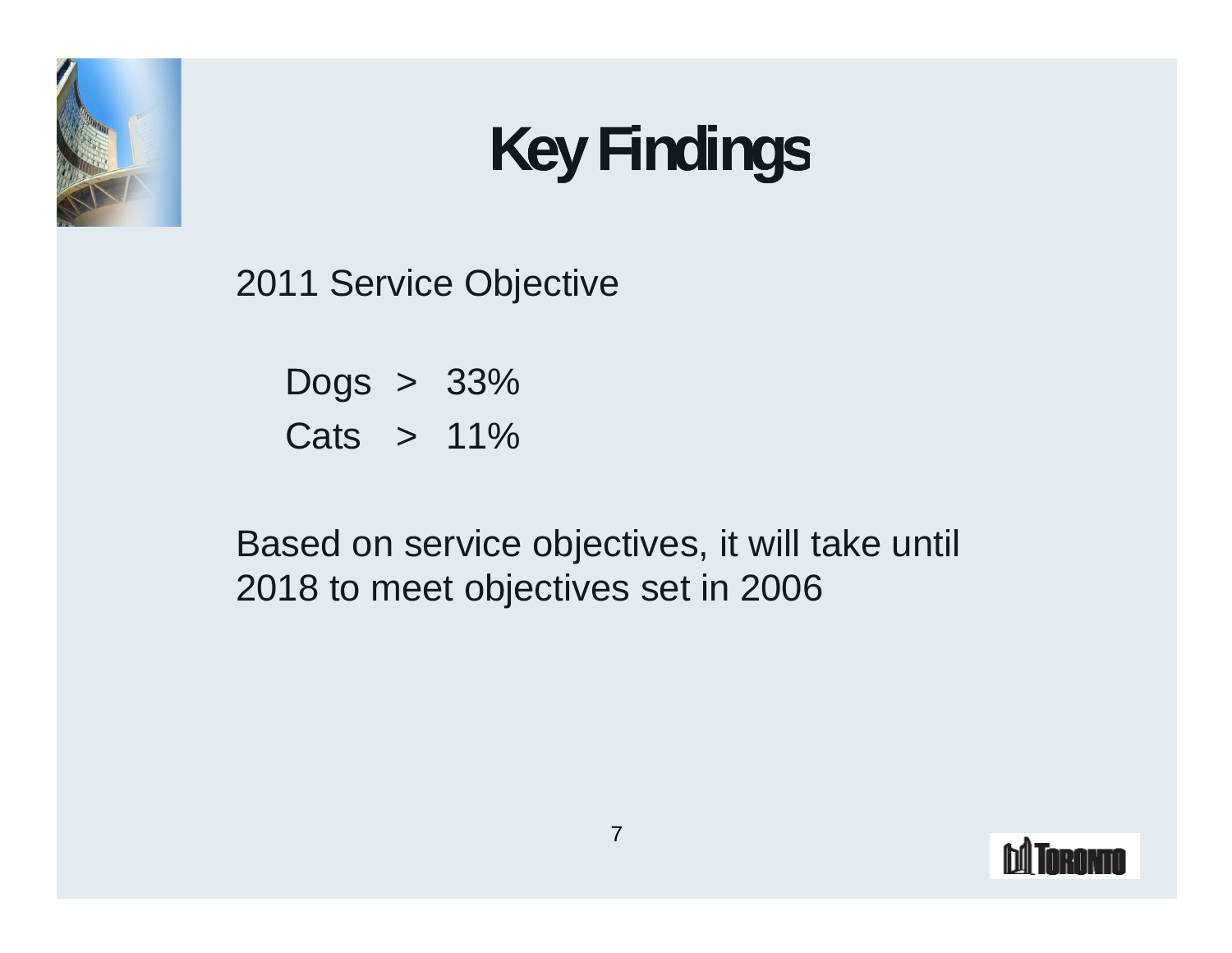

Animal Licence Compliance Rates

|      | Toronto<br>Calgary |  |
|------|--------------------|--|
| Dogs | 90%<br>30%         |  |
| Cats | 10%<br>55%         |  |

The "Calgary Model" viewed throughout North America as a best practice

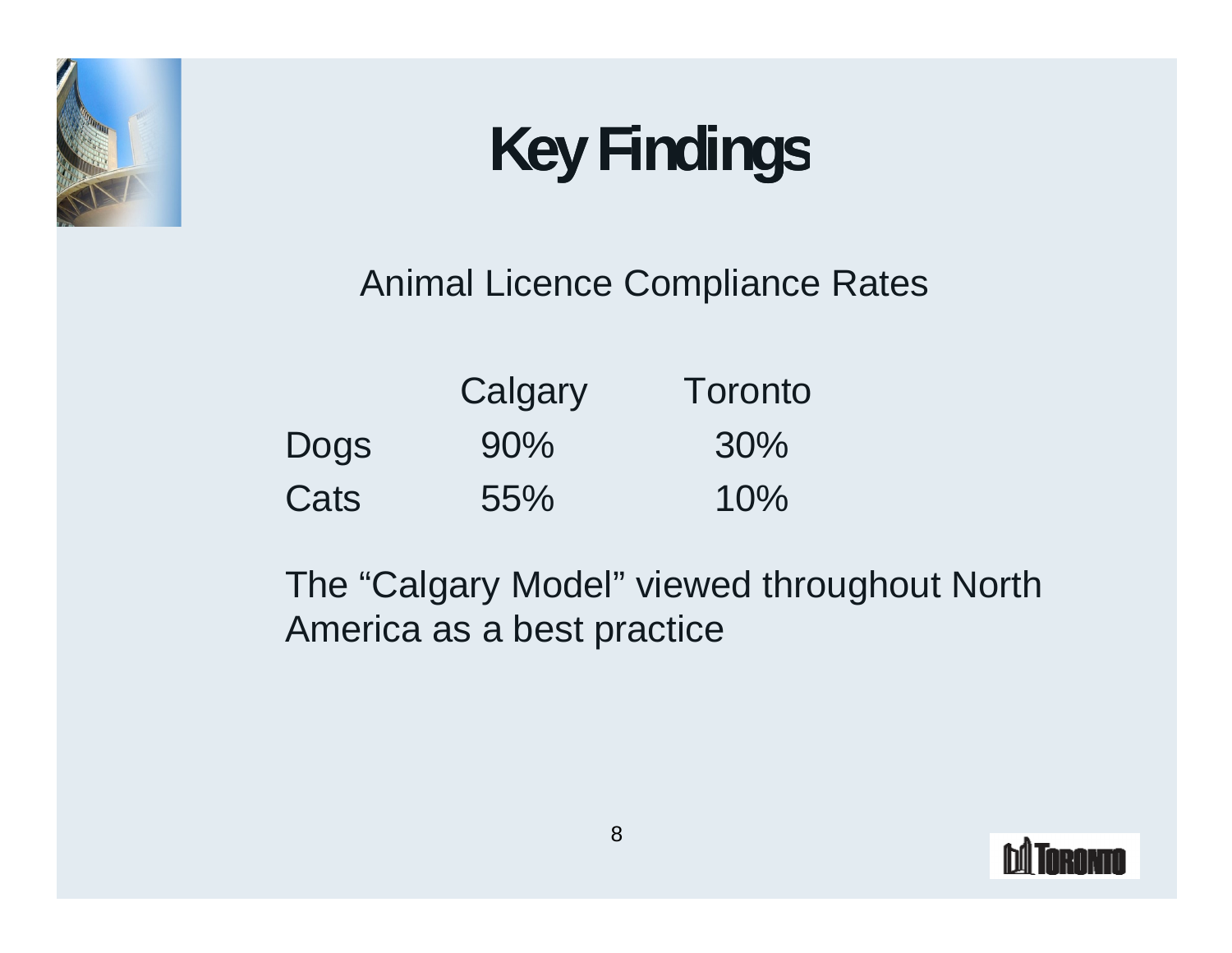

Key Characteristics of the "Calgary Model"

- Marketing Strategy
- "Ticket Home"
- Rewards Incentive Program

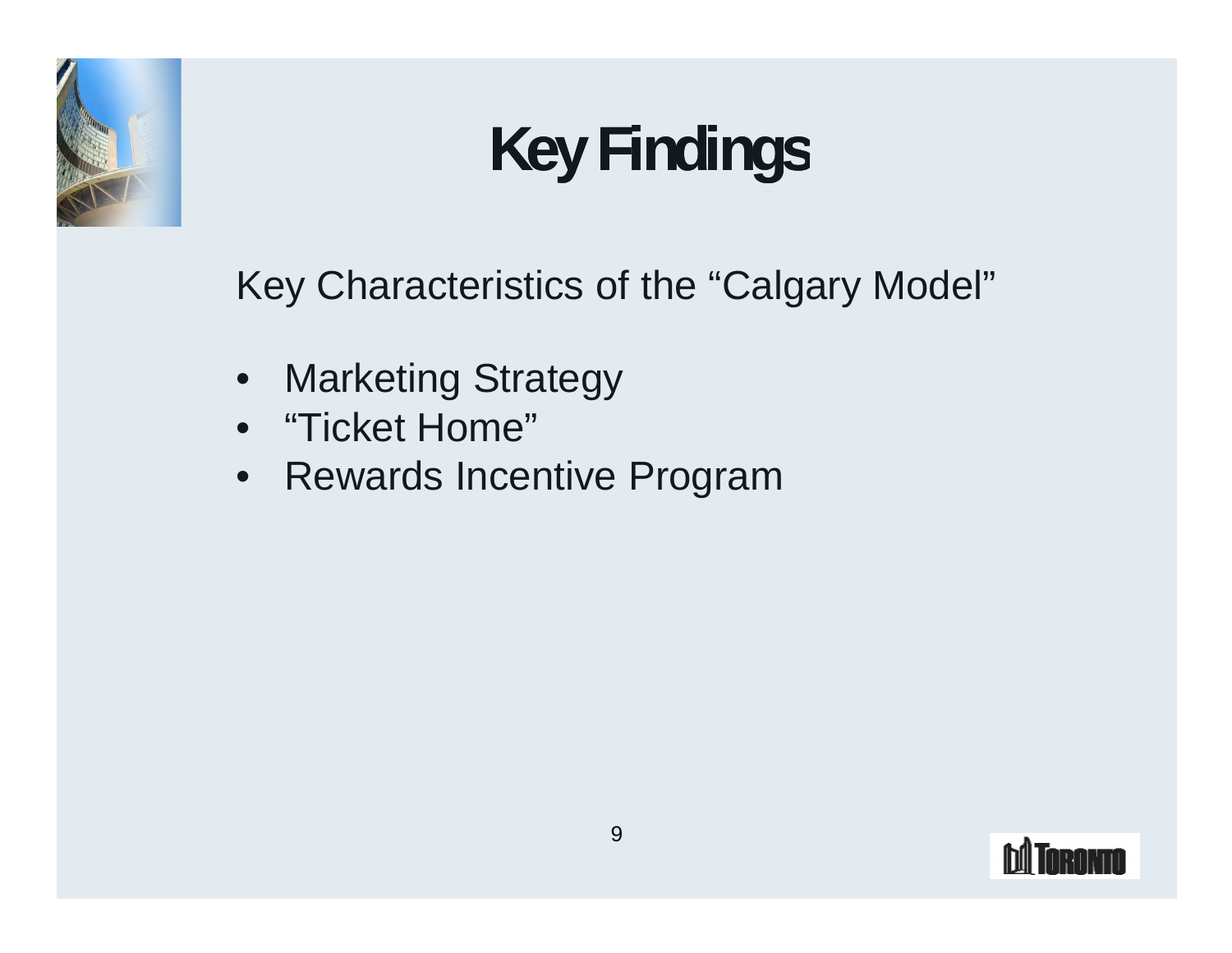

Recommendation

- Revisit 2006 Strategy
- Set realistic goals
- Review "Calgary Model"

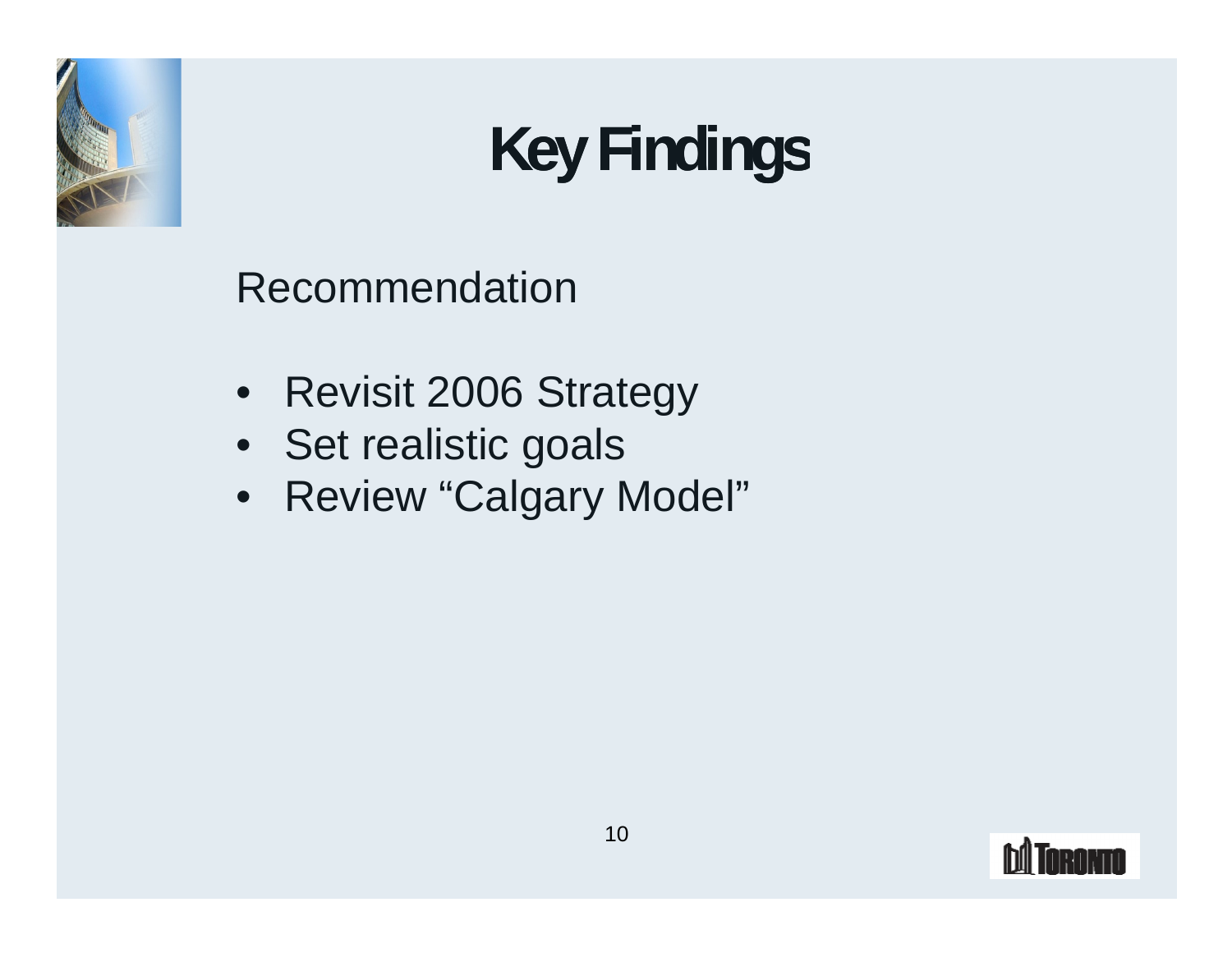

## **Other Findings**

- Expand partnerships with vet clinics and pet supply stores for animal adoptions and licensing
- Additional performance standards need to be introduced and reported on
- Accuracy of daily activity logs needs improvement

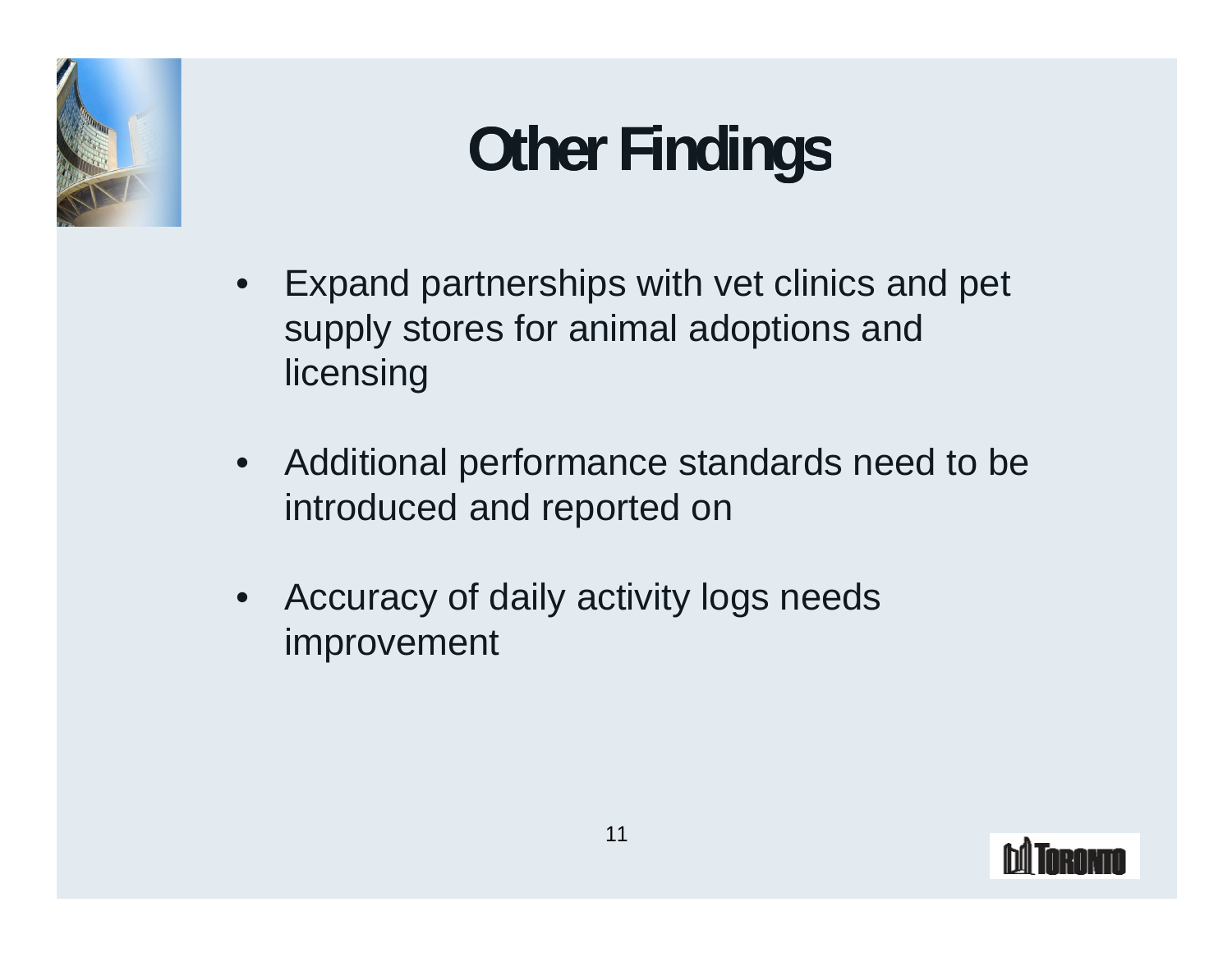

## **Other Findings**

- Expansion of 311 to Animal Services should be expedited
- Controls over drugs require improvement
- Pick up and transfer of dead animals should be streamlined